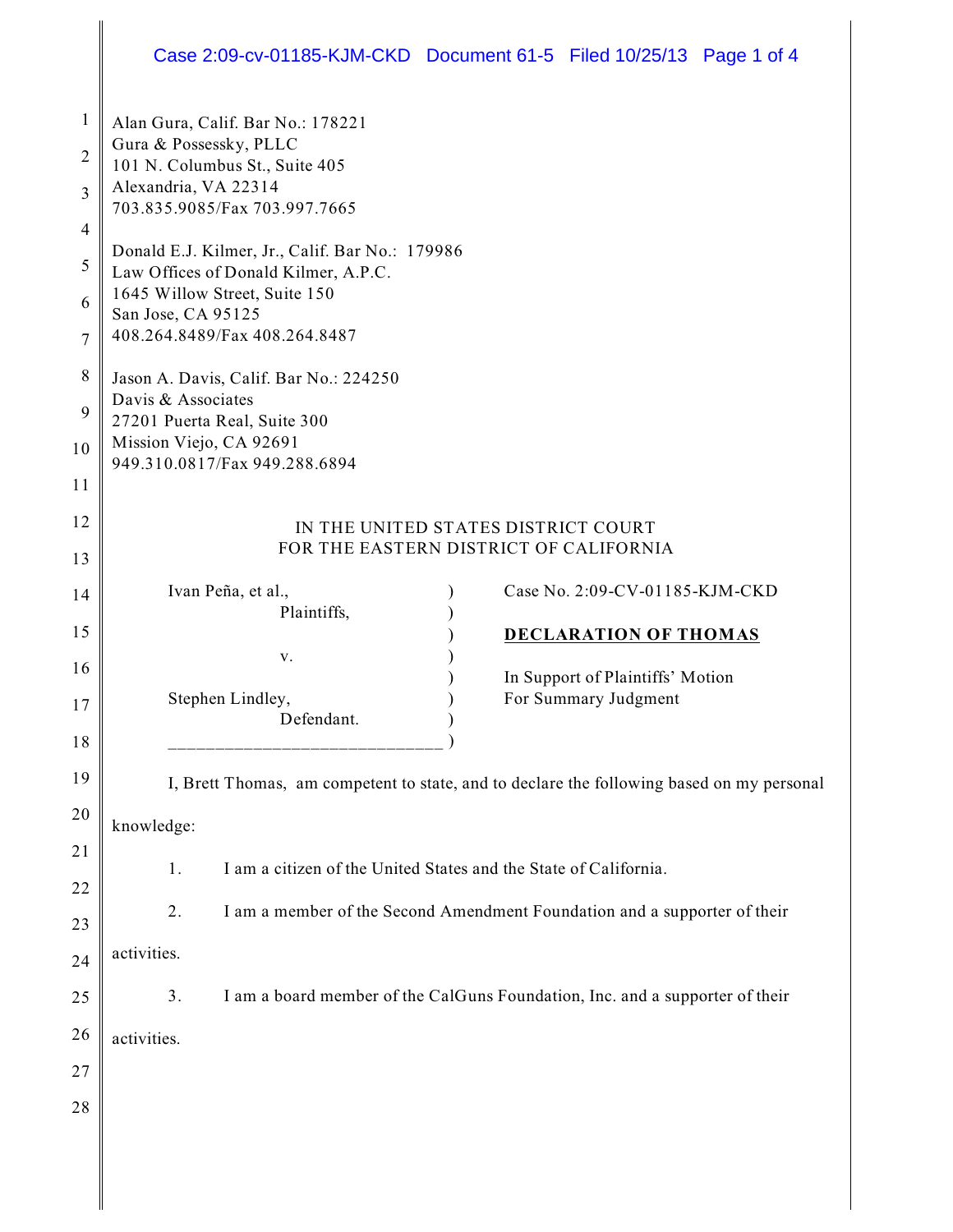Case 2:09-cv-01185-KJM-CKD Document 61-5 Filed 10/25/13 Page 2 of 4

- 4. The handgun at issue in *District of Columbia* v. *Heller*, 554 U.S. 570 (2008), was a High Standard 9-shot revolver in .22 with a 9.5" Buntline-style<sup>1</sup> barrel.
- 5. I sought to purchase an identical High Standard 9-shot revolver in .22 with a 9.5" Butline-style barrel, and has identified a willing seller who stands ready to deliver said handgun to me.
- 6. I cannot lawfully purchase and take possession of the handgun as that handgun is not on the California Handgun Roster.
	- 7. I fear arrest, prosecution, fine and incarceration if I complete this handgun purchase. 8. I am a law-abiding citizens, shooting enthusiast and gun collector. I would acquire new semiautomatic handguns of the kind in common use throughout the United States, for traditional lawful purposes including self-defense, but cannot do so owing to California's rostering scheme.
- 9. Based on my experiences as a gun owner and collector, I know that California's handgun rostering scheme substantially limits commerce in unrostered handguns, since no dealer can stock these firearms. This results in a significant loss of choice and price competition.

10. I am also aware through my activities as a hobbyist and lawful gun owner that transporting and transferring firearms from out-of-state dealers, that would be unnecessary if the firearms were available for sale in California, increases the costs of acquiring firearms for selfdefense. The fact that California firearms dealers cannot sell the High Standard 9 shot .22 revolver with a 9.5" Buntline-style barrel to the public greatly limits my access to this handgun, reduces price competition for it, and would cause me to expend money I would otherwise not spend in shipping the handgun from out of state and then transferring it through an in-state dealer, even were that legal.

<sup>1</sup> A "Buntline" is a Western-style extra-long barrel revolver, named for  $19<sup>th</sup>$ -century novelist Ned Buntline who was said to commission such guns for famous personalities of the day.

1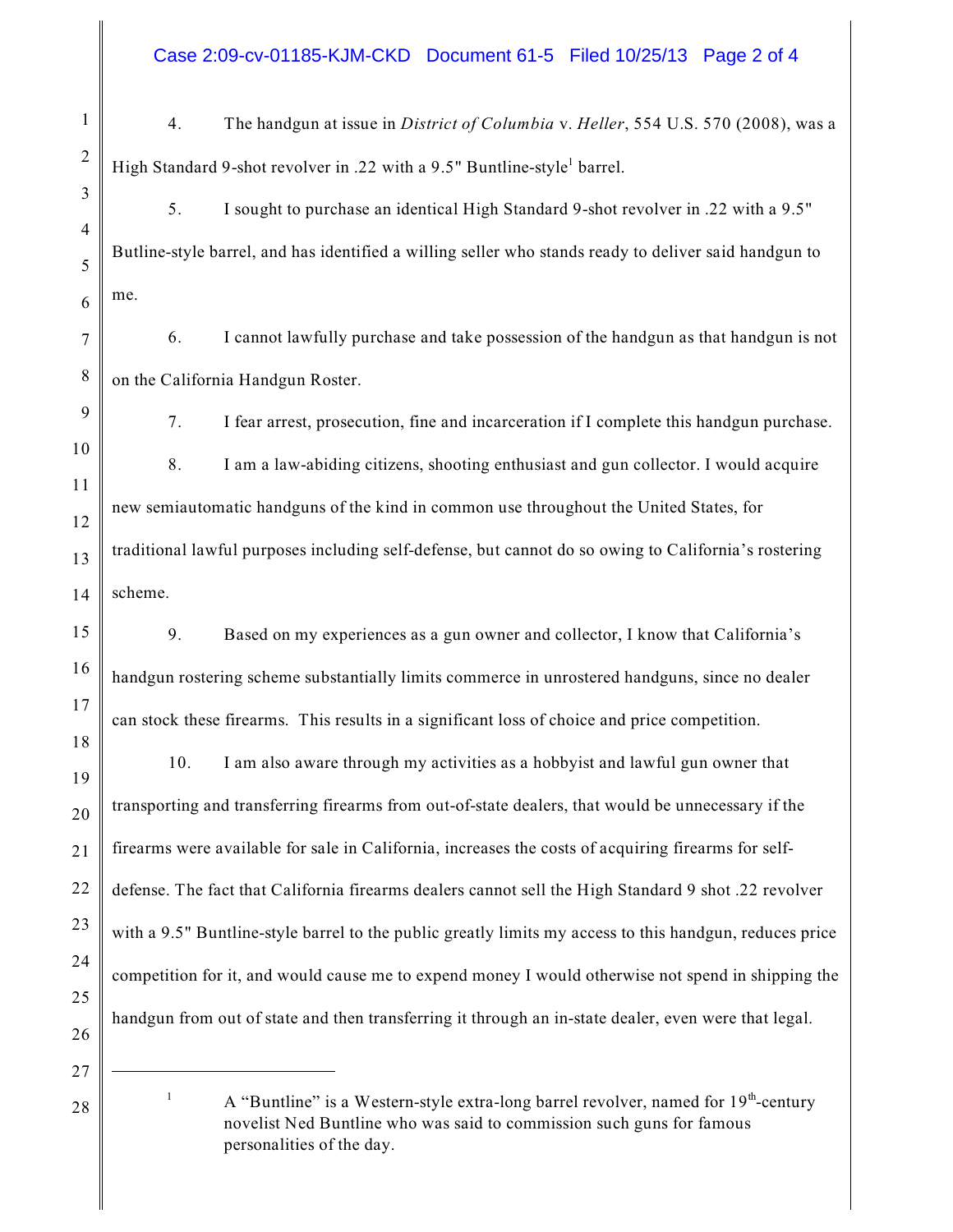## Case 2:09-cv-01185-KJM-CKD Document 61-5 Filed 10/25/13 Page 3 of 4

| $\mathbf{1}$   | I declare under penalty of perjury that the foregoing is true and correct. |
|----------------|----------------------------------------------------------------------------|
| $\overline{2}$ |                                                                            |
| $\mathfrak{Z}$ | Executed this the 24 <sup>th</sup> day of October, 2013, in California.    |
| $\overline{4}$ | _______________<br><b>Brett Thomas</b>                                     |
| 5              |                                                                            |
| 6              |                                                                            |
| $\overline{7}$ |                                                                            |
| $\,8\,$        |                                                                            |
| 9              |                                                                            |
| $10\,$         |                                                                            |
| $1\,1$         |                                                                            |
| $12\,$         |                                                                            |
| 13             |                                                                            |
| $14$           |                                                                            |
| $15\,$         |                                                                            |
| $16\,$         |                                                                            |
| $1\,7$         |                                                                            |
| $1\,8$         |                                                                            |
| 19             |                                                                            |
| $20\,$         |                                                                            |
| 21             |                                                                            |
| 22             |                                                                            |
| 23             |                                                                            |
| 24             |                                                                            |
| 25             |                                                                            |
| 26             |                                                                            |
| 27             |                                                                            |
| 28             |                                                                            |
|                |                                                                            |